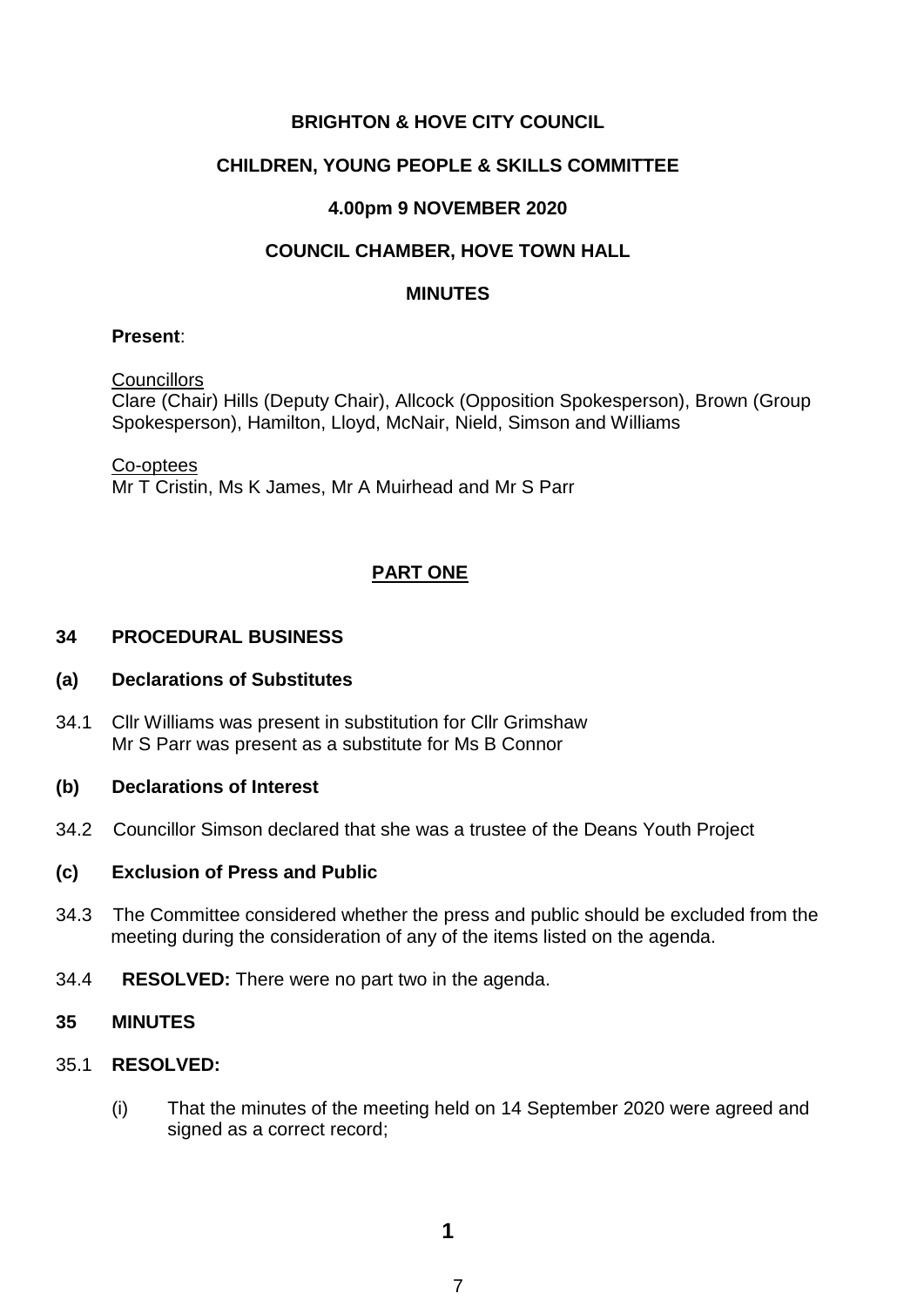(ii) That the minutes of the meeting held on 26 October 2020 were agreed and signed as a correct record

#### **36 CHAIR'S COMMUNICATIONS**

36.1 The Chair gave the following communication:

Welcome to this virtual meeting of the Children Young People & Skills Committee. Please note that this meeting is being webcast and is capable of repeat viewing.

At the special meeting of this committee a few weeks ago, I discussed food poverty and the provision of meals over half term. Since then, some of our officers have been working towards providing an offer for the winter break. This work may have now been overtaken – as the Government announced some very welcome funding late on Saturday night – so I look forward to us announcing soon how that funding will positively impact the lives of children and families in our city, once we have more detail.

However – I'm not celebrating too much. We are not out of the woods in protecting the lives of the most vulnerable children and families in our city yet.

A few weeks ago, the LGA made a call for central government to restore £1.7bn funding to children's services. And it's clear why. Not only have the services that support vulnerable children and families been some of the worst affected by ten years of Tory cuts, but the impact of Covid-19 has been profound.

At TBM 5 – this council reported a £20m deficit in our budget this year. Indications show this deficit is now going down and I hope TBM 7 reported at Decembers Policy & Resources Committee will show a further narrowing of our budget gap. But that narrowing won't be enough.

There could be cuts to services for children and families in our city in February's budget if we do not have intervention from Government to help us manage our budget deficit. This may mean that we lose some of those crucial preventative services. This is a false economy. To cut preventative services would be short sighted. But it is a challenge councils like ours are staring straight in the face, now more than ever, because of the impact of the pandemic.

In our second lockdown period, children and staff in our city are continuing to keep schools, colleges and universities open due to government directives to do so. So we don't take the idea of a second school closure lightly – but of course, we are constantly reviewing the situation and would support our schools and governing bodies in closing schools should we get to the point where they feel they need to close.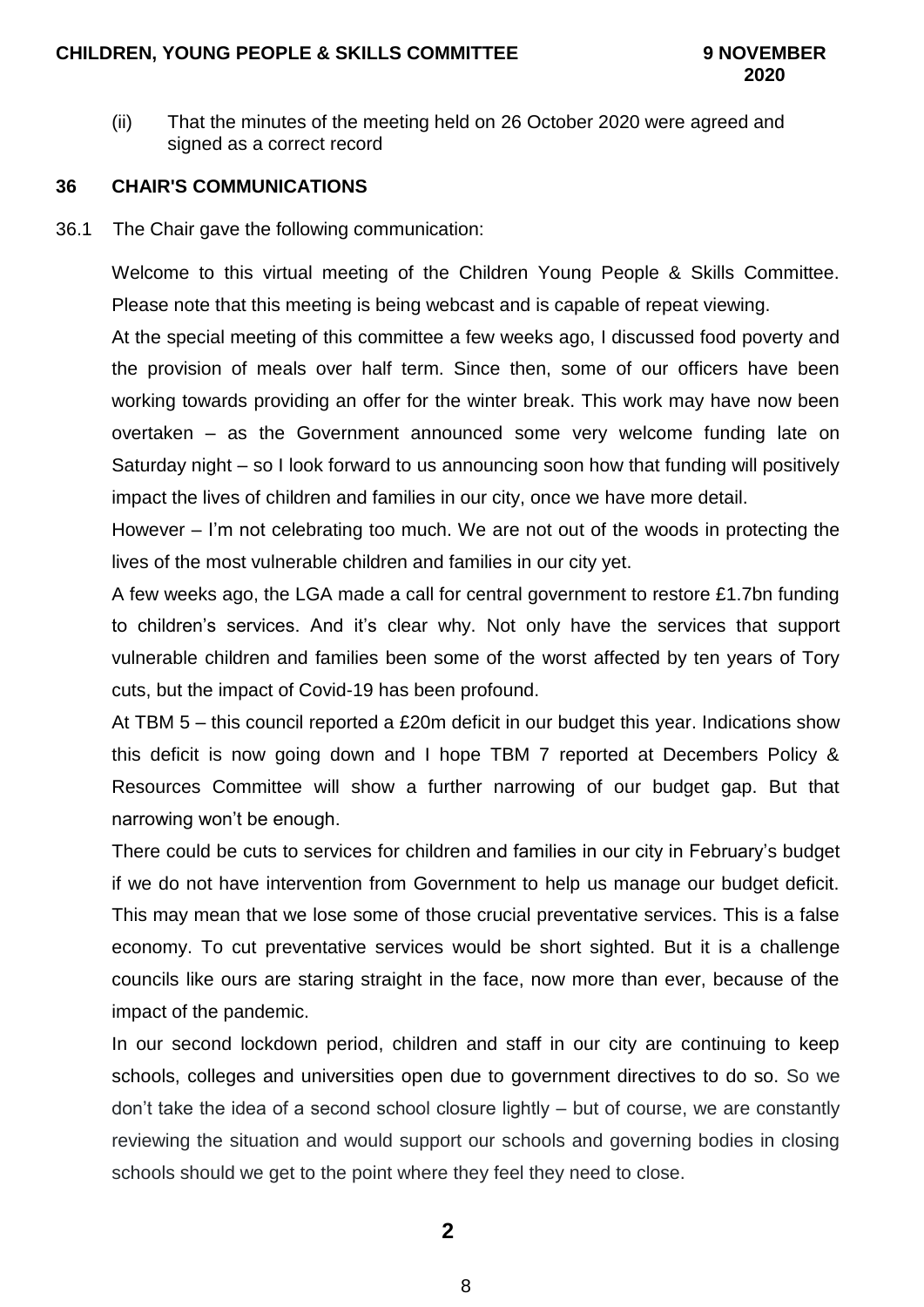Having had an earlier lockdown period this year, I would be worried about the impact on the mental health and wellbeing of children and young people. It is partially for this reason that the Green Group put forward a notice of motion at October's full council to review the impact of the pandemic on the wellbeing of all. Having previously worked in a school myself, I also know that staff are often the people who spot early warning signs among some of the most vulnerable children, and intervene to protect their welfare.

Our schools and colleges have done an incredible amount of work to make our schools safe over the summer. Our officers have also just issued a new revised risk assessment to schools in the city which addresses the challenge of the winter period – how you ventilate a classroom while keeping staff and students able to learn.

We will keep this under review; and if the situation changes, we will look again. But while schools are working incredibly hard, they could still do with more support. That's why I have today written to the secretary of state for education to ask him to:

- Provide more funding to schools to help them manage the impact on their budget from increased costs
- Ensure that schools and colleges have access to regular, rapid testing whether people are symptomatic or not
- Fund the necessary PPE that staff and students are using and provide assurance the government is looking at sustainability with provision
- Support the wellbeing of senior staff in schools, including by committing to issuing guidance in good time in future and issuing guidance on whether schools and colleges should be preparing for a future scenario of blended or rota learning
- Cancel GCSE, SAT and A Level examinations in May and June 2021, as was done in this years exam period. The longer we wait for this cancellation, the more likely it is schools and colleges will be unprepared for this cancellation – so we'd welcome cancelling them now, rather than later.

# **37 CALL OVER**

37.1 The following items on the agenda were reserved for discussion:

Item 40 - Launch of SEND Strategy 2020-2026 Item 41 - Home to School Transport: Findings of the Members Policy Panel Item 42 - Progress Report on Home to School Transport Service Item 43 – Youth Participation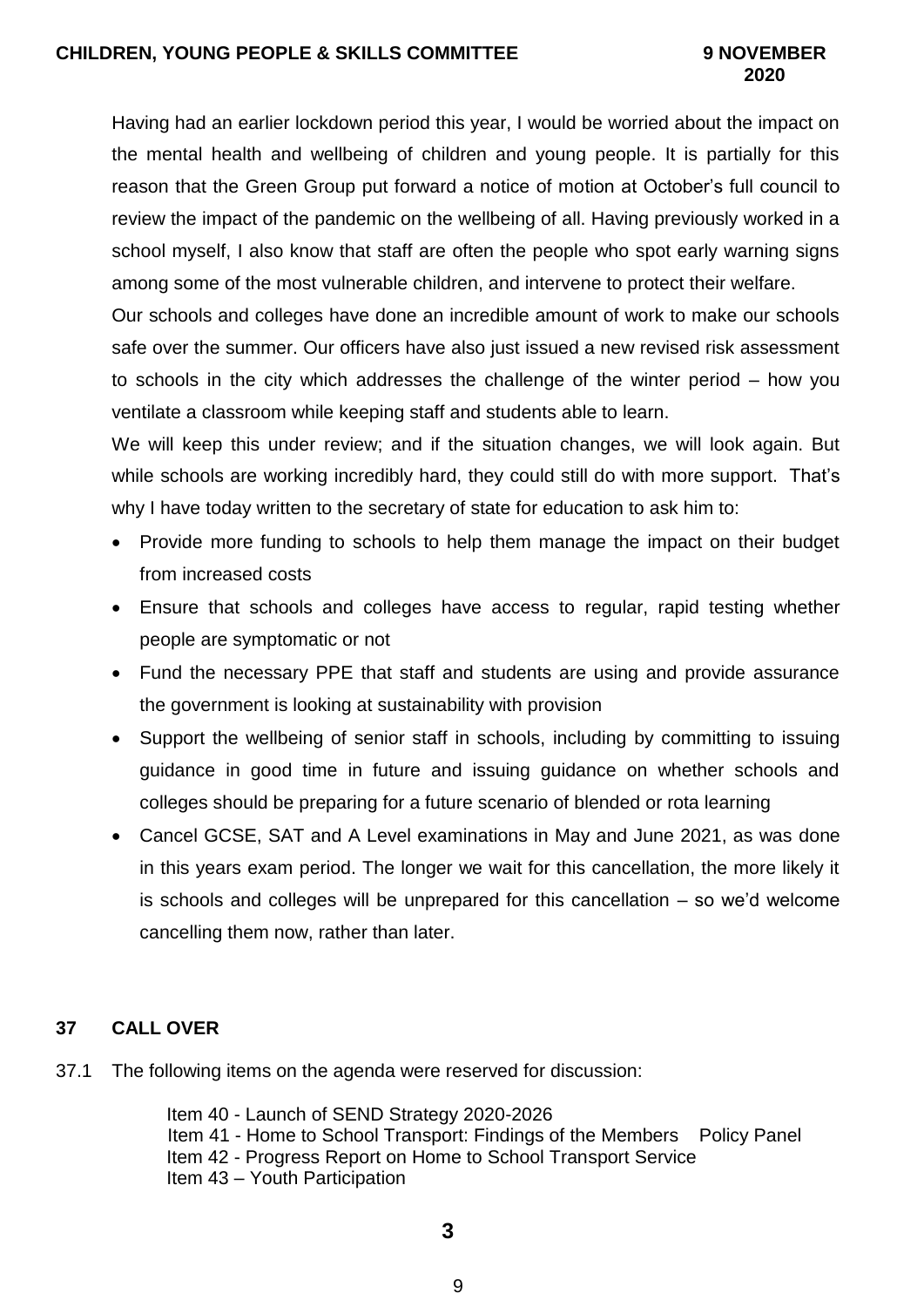Item 44 – Youth Service Grants Programme Item 46 – Anti-racist Schools Item 48 – Emotional Wellbeing and Mental Health Support in Schools

37.2 The following items on the agenda were agreed without discussion:

Item 45 – School Ofsted Presentation Item 47 – Additional Condition Funding Allocation Item 49 – Complex Adolescent Strategy 2020-2021

## **38 PUBLIC INVOLVEMENT**

#### **38(a) Petitions**

38.1 There were no petitions.

## **38(b) Written Questions**

38.2 Ms Pearson-Klein asked the following question:

Carbon emissions come from animal farming (including egg and dairy farming). Today's children need to move towards a more plant based diet to have a future on this planet, and we need to be encouraging them to do so. Therefore, I am asking the committee to ensure veganism is no longer side-lined as a 'special diet' in schools and that a vegan choice is available every lunchtime to all children in all schools, to enable them to make more responsible food choices.

38.3 The Chair gave the following response:

You're absolutely right about the climate impact from animal products. It's what encouraged me personally to switch to a vegetarian diet a few years ago. My partner is vegan and I know from eating with him the importance of widening the number of vegan options available – because it's astounding how much I can eat as a vegetarian that he can't. I want us to make this better.

The number of vegan children registered in the city currently is 40 children although there will likely be more children following a plant-based diet who don't access the school meals service. To ensure that no child is inadvertently fed dairy or eggs we register these children as receiving a 'special diet' but this is not to side-line this choice or treat the child as different but to ensure they receive appropriate foods. We will look at reviewing our use of language around this with our catering contractor. We will also review how we inform parents about the option of a vegan meal so that students and parents keen to make a choice to move to a plant-based diet can do so easily.

Brighton & Hove is a diverse city and we provide a school meal service that meets the needs of as many of our children as possible. Vegan options can be made available at each primary and special school, under our joint contract with Caterlink – our school meal suppliers. Eight of the Fifteen vegetarian dishes on the menu are already vegan but we need to do more to encourage a greater choice. Council officers have recently asked Caterlink to consider using Quorn products that have recently been made without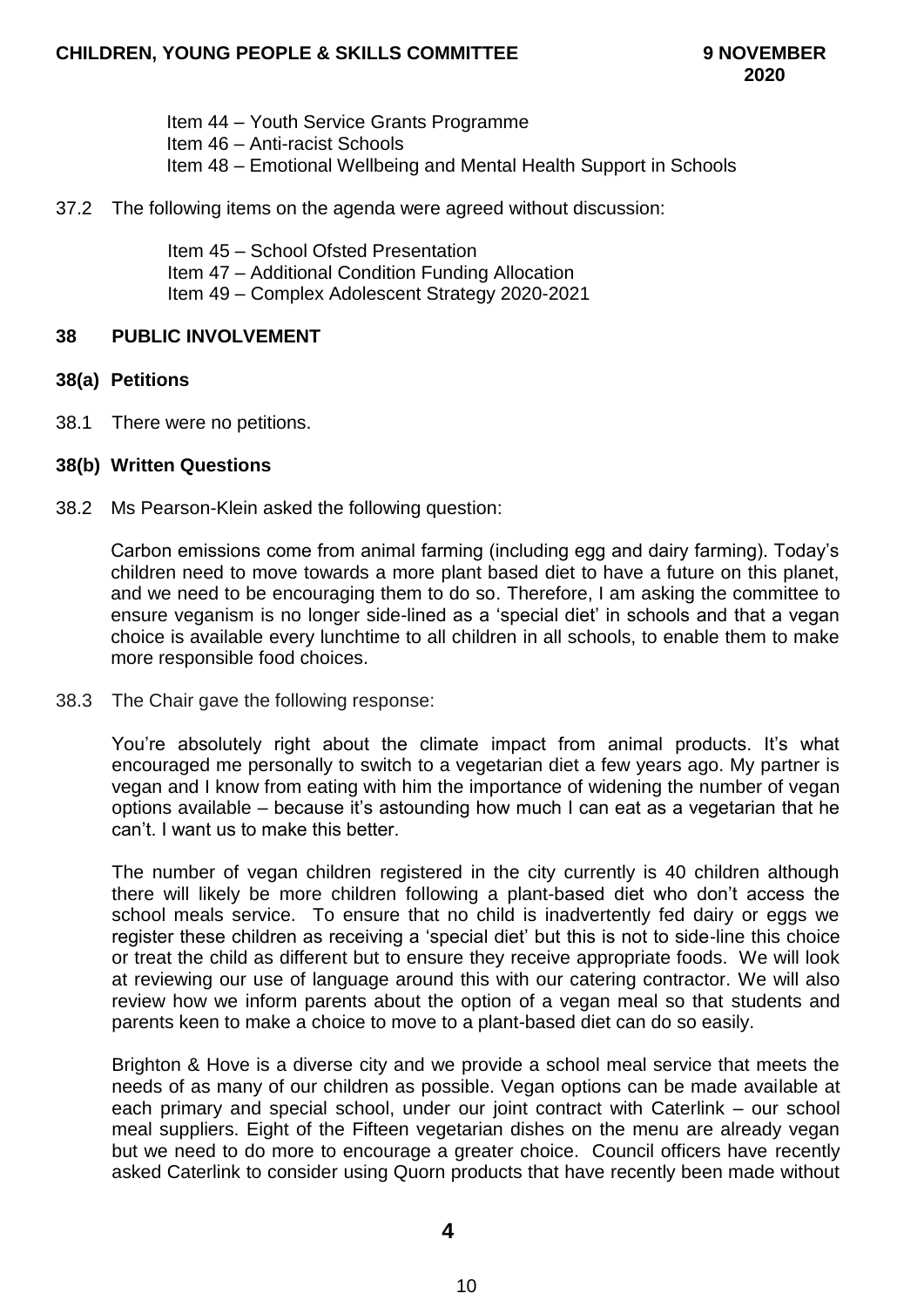egg white, making them suitable for all. This will hopefully further widen the vegan options available. We will also discuss with Caterlink how the request for more vegan options and a shift of emphasis towards a plant-based diet can be introduced. We will also review how the tender for a school meals contract is specified to enhance the vegan option when it comes to re-tendering the service in the coming years.

#### **38(c) Deputations**

38.4 There were no Deputations.

## **39 MEMBER INVOLVEMENT**

- 39 (a) **Petitions**
- 39.1 There were none
- 39 (b) **Written Questions**
- 39.2 There were none

### 39.3 (c) **Letters**

39.3 There were none

### 39 (d) **Notices of Motion**

39.4 There were none.

## **40 LAUNCH OF SEND STRATEGY 2021-2026**

- 40.1 The Committee considered the report of the Executive Director Families Children & Learning which provided an analysis of the feedback from the recent consultation of the City's draft new SEND Strategy. The report was introduced by the Assistant Director - Health SEN & Disabilities, the Head of SEN Statutory Services and was accompanied by Ms F England (PaCC), Ms D Boyd (PaCC) and Ms K Chipping (CCG).
- 40.2 Councillor Hills asked with regard to a consultation point of view, what had been learnt from this which could be applied to other strategies. Officers said it was important to listen to your target audience.
- 40.3 Councillor Hills referred to paragraph 3.19 and suggested that the reason why 30%, neither agreed or disagreed with the governance arrangements was that they didn't understand the question and the notion of governance, and asked how that could be made clearer for future consultation. Officers agreed that the meaning of governance could be clearer and said that that word had been removed from the final document.
- 40.4 Councillor Brown asked if the Committee would receive an update on the delivery of the strategy and was advised that the intention was to provide an annual report to the **Committee**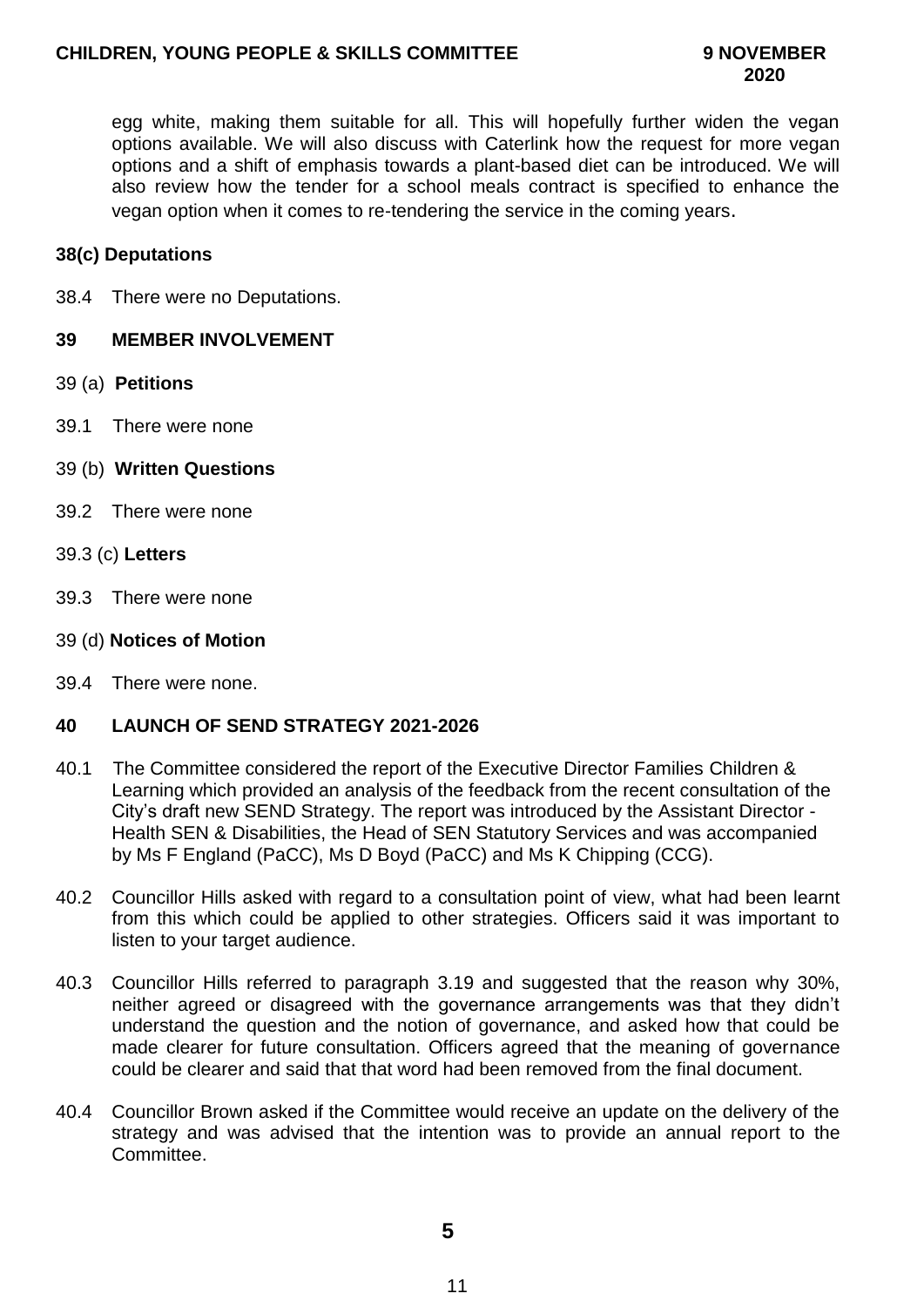**40.5 RESOLVED:** That the Committee noted the feedback from the consultation and endorsed the final SEND Strategy which includes a new timescale for delivery.

### **41 HOME TO SCHOOL TRANSPORT: FINDINGS OF THE MEMBERS POLICY PANEL**

- 41.1 The Chair said that as Item 41 '*Home to School Transport: Findings of the Members Policy Panel*' and Item 42 '*Progress Report on the Home to School Transport Service*' were linked there would be one discussion on both reports, with the reports' recommendations being taken separately.
- 41.2 The Committee considered the report of the Executive Director Families Children & Learning '*Home to School Transport: Findings of the Members Policy Panel'* which set out the findings and recommendations from the Member Policy Panel and which was introduced by Councillor Allcock, Chair of the Member Policy Panel, and the report of the Executive Director Families Children & Learning '*Progress Report on the Home to School Transport Service*' which provided an update and progress on the Home to School Transport (HTST) service and was introduced by the Assistant Director - Education & Skills.
- 41.3 Councillors Mears and Wares, as members of the Policy Panel, were invited to the meeting and the Chair asked if they wished to speak on the reports. Councillor Wares thanked everyone involved in the Policy Panel and for the report and was pleased that due to the issues raised the service was improving but noted that it still had some way to go. He noted that the report was silent on the judgement of Councillors and the inaction of the previous administration. The former administration had refused proper questioning and scrutiny when the problems were first raised, had wanted the Member Policy Panel disbanded before it had finished its work, had not supported the request for the service to be placed on the Corporate Risk Register and the former Chair of the Audit & Standards Committee had initially only authorised a desk-top survey of the concerns raised and had later refused an independent audit as it would be frivolous. Without the proper review the LGA may not have raised concerns over children's safeguarding and welfare and would not have criticised the Council for not understanding the risks that existed. Councillor Mears agreed with Councillor Wares' comments and said that it had been difficult to get Councillors and officers to take the matter forward. Whilst the service was now improving it was important to ensure that the recommendations in the report were taken forward and that this situation were not allowed to happen again.
- 41.4 The Chair accepted that the Green Group had been slow to recognise that the issues raised needed further investigation, but that a lot had been learnt from the review and was pleased that it had been undertaken.
- 41.5 Councillor Williams said that this matter showed how important it was that Councillors were fully informed when making decisions.
- 41.6 Councillor Brown thanked everyone for the very thorough review, said that it was important to rebuild trust with those affected by the HTST issue and for all departments to take the recommendations in the report forward.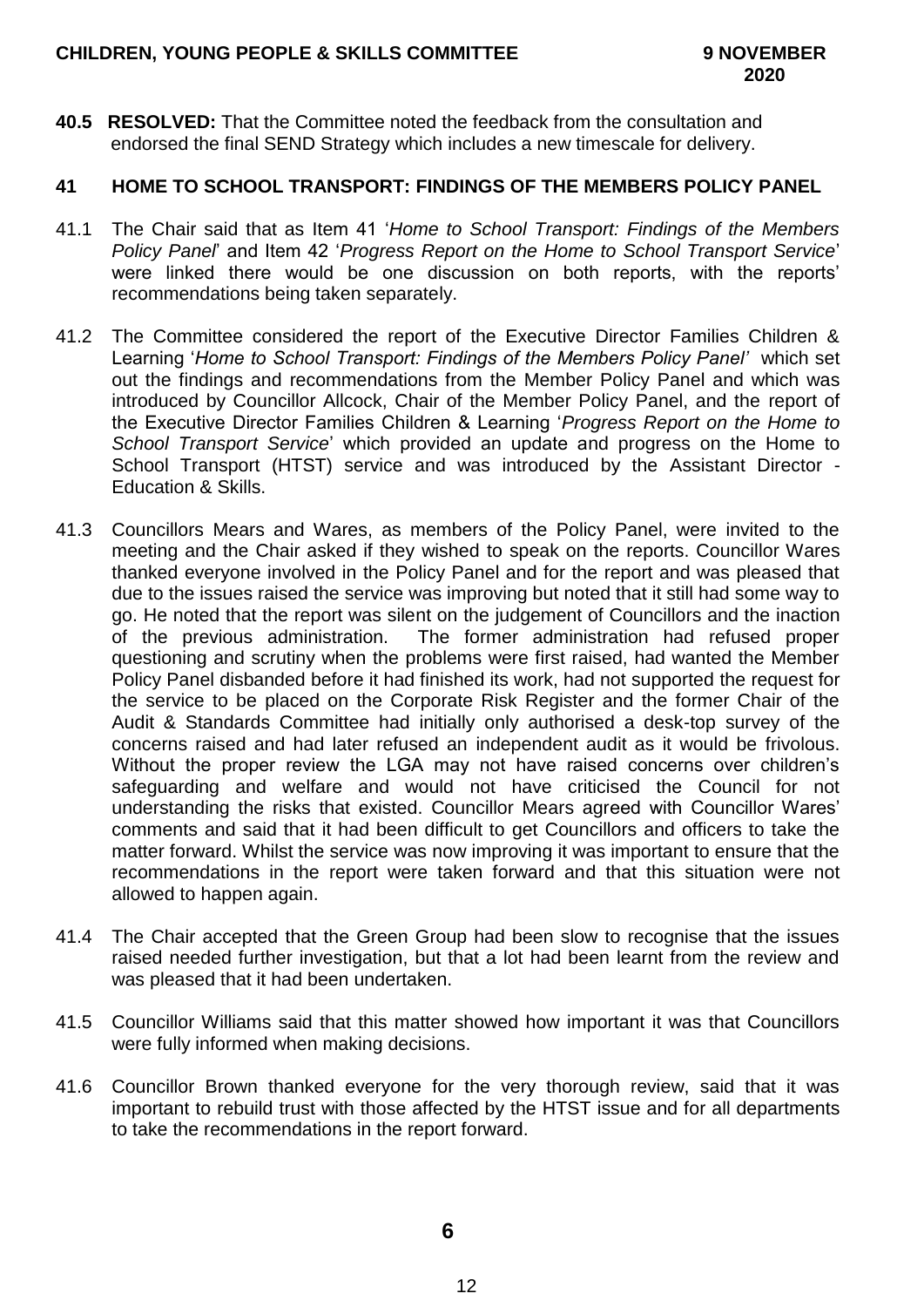- 41.7 Councillor Hills thanked Councillors Mears and Wares for pursuing the matter and said that it was important to vulnerable families that the correct service was provided and was pleased that 80% of parents now rated the service as Good. She noted that one principle from the review was supporting people with independent travel and asked how that was progressing. Officers said that they were currently speaking to two possible providers and a business case was being prepared as funding needed to be secured.
- **41.8 RESOLVED:** That the Committee
	- (i) Noted and accepted the findings of the Member Policy Panel, given in appendix 1
	- (ii) Noted the officer response, given in appendix 2
	- (iii) Agreed that the findings and recommendations of the Members' Policy Panel were incorporated into the existing co-produced Home to School Transport (HTST) action plan
	- (iv) Agreed that a further report come to a meeting of the CYPS Committee in the Spring of 2021, which would include progress on the implementation of agreed recommendations from the November 2020 report of the HTST Member Policy Panel. Then further updates to come every six months until Spring 2022.

# **42 PROGRESS REPORT ON HOME TO SCHOOL TRANSPORT SERVICE**

- 42.1 This item was considered with Item 41.
- **42.2 RESOLVED:** That the Committee
	- (i) Noted this report on the Home to School Transport Service;
	- (ii) Agreed that a further report comes to a meeting of the CYPS Committee in the Spring of 2021, which will include progress on the implementation of agreed recommendations from the November 2020 report of the HTST Members' Policy Panel.

# **43 YOUTH PARTICIPATION**

- 43.1 The Committee considered the report of the Executive Director Families Children & Learning which provided information on current youth participation practice in the city and put forward a proposal that would further involve young people in making decisions on services in the city that impact on them. The report was introduced by the Integrated Team for Families Manager and the Youth Work Co-ordinator and were accompanied by Charlotte Pemberton, a young person from Trust for Developing Communities (TDC).
- 43.2 The Youth Work Co-ordinator said that she had been working with young people on the Youth Review and the Youth Led Grants Programme. The Youth Participation Action Plan was all about what young people are telling us and their views on how the work currently being undertaken could be improved, and Charlotte had been invited to the meeting to have a brief question and answer session. They asked Charlotte how she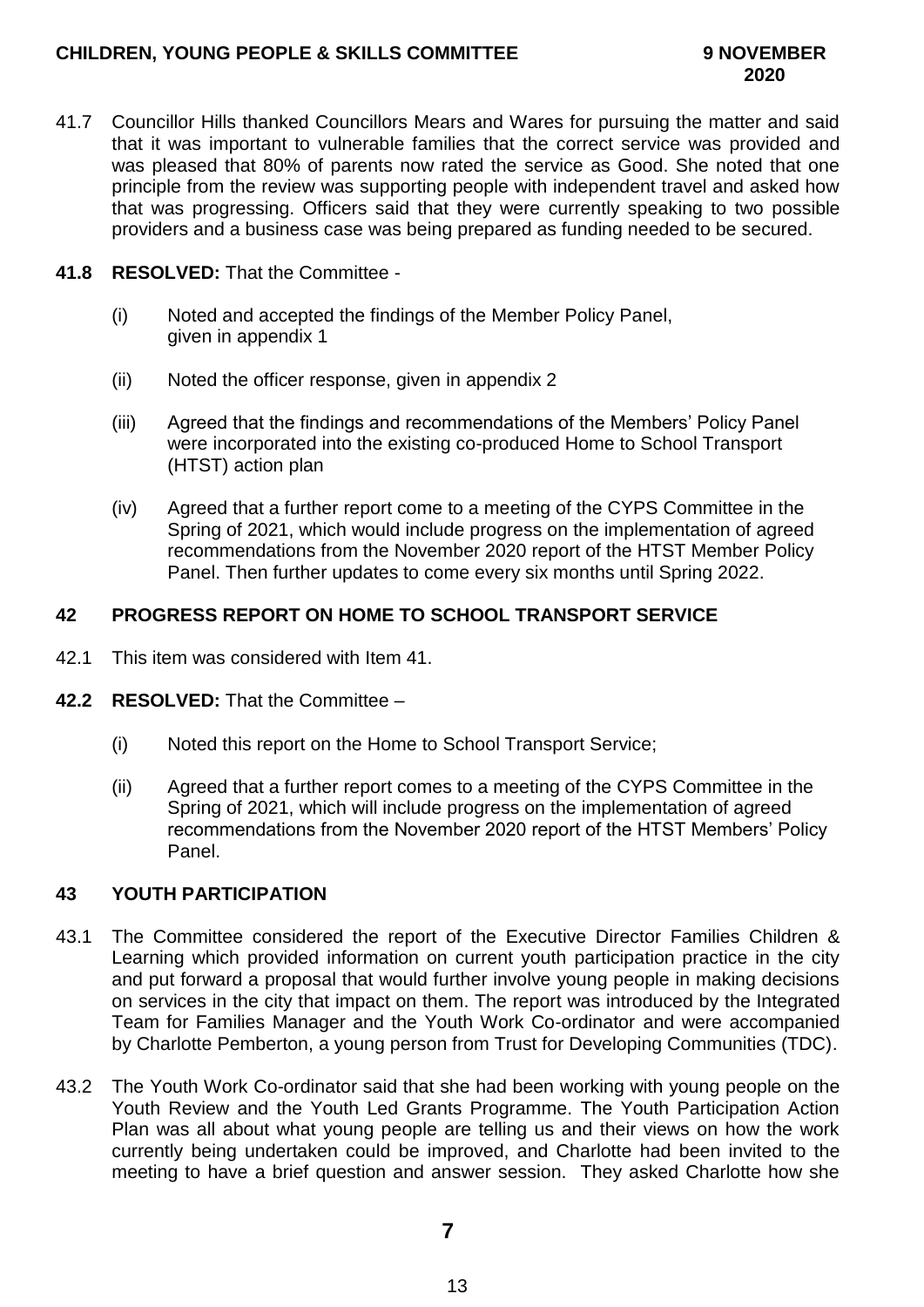had been involved in youth participation, whether she felt that she had been listened to, if she had had any barriers to overcome and how the Council could improve. Charlotte said that she was a young volunteer with TDC in Mouslecoomb and had been involved with projects on Youth Led Grants, she felt that she and other young people had been listened to, she had autism and suffered with anxiety and migraines and had been able to overcome that to enable her to participate and with regard to improvement it was important to ensure that more young people were involved in decision making.

- 43.3 Councillor Lloyd asked how equalities groups were involved in the Action Plan and was advised that they were currently working with equalities groups, but due to the current pandemic it was taking longer to be able to communicate with young people from those groups.
- 43.4 Councillor Allcock asked if there were more opportunities for young people to be involved in the decision-making process, and officers suggested that more young people be involved with this committee.
- **43.5 RESOLVED:** That the Committee noted and agreed the action plan developed by young people that would increase young people's involvement in making decisions that impact on them

## **44 YOUTH SERVICE GRANTS PROGRAMME**

- 44.1 The Committee considered the report of the Executive Director Families Children & Learning which provided information on the current Youth Service Grants Programme, outlined the challenges regarding completing the recommissioning process within timescale and put forward a proposal to extend the current programme for a further 6 months. The report was introduced by the Integrated Team for Families Manager.
- 44.2 The Chair noted that the Conservative Group had submitted an amendment to the recommendations and asked Councillor Simson to propose the amendment.
- 44.3 Councillor Simson said that the report seemed to imply that the provision of a Central Hub was a given rather than something which was still in consultation. Therefore, the following amendment to Recommendation was proposed (changes in bold italic) to include the option to look at all future youth provision:

2.3 That this Committee is presented with various options regarding developing a central youth hub along with detailed costings and financial implications and a decision made regarding how the Council proceeds *for future youth provision including the possibility of developing a central youth hub, along with detailed costings and financial implications so that a fully informed decision can be made regarding how the Council proceeds.*

- 44.4 Councillor Brown seconded the proposed amendment.
- 44.5 Councillors Lloyd and Allcock both agreed with and supported the proposed amendment.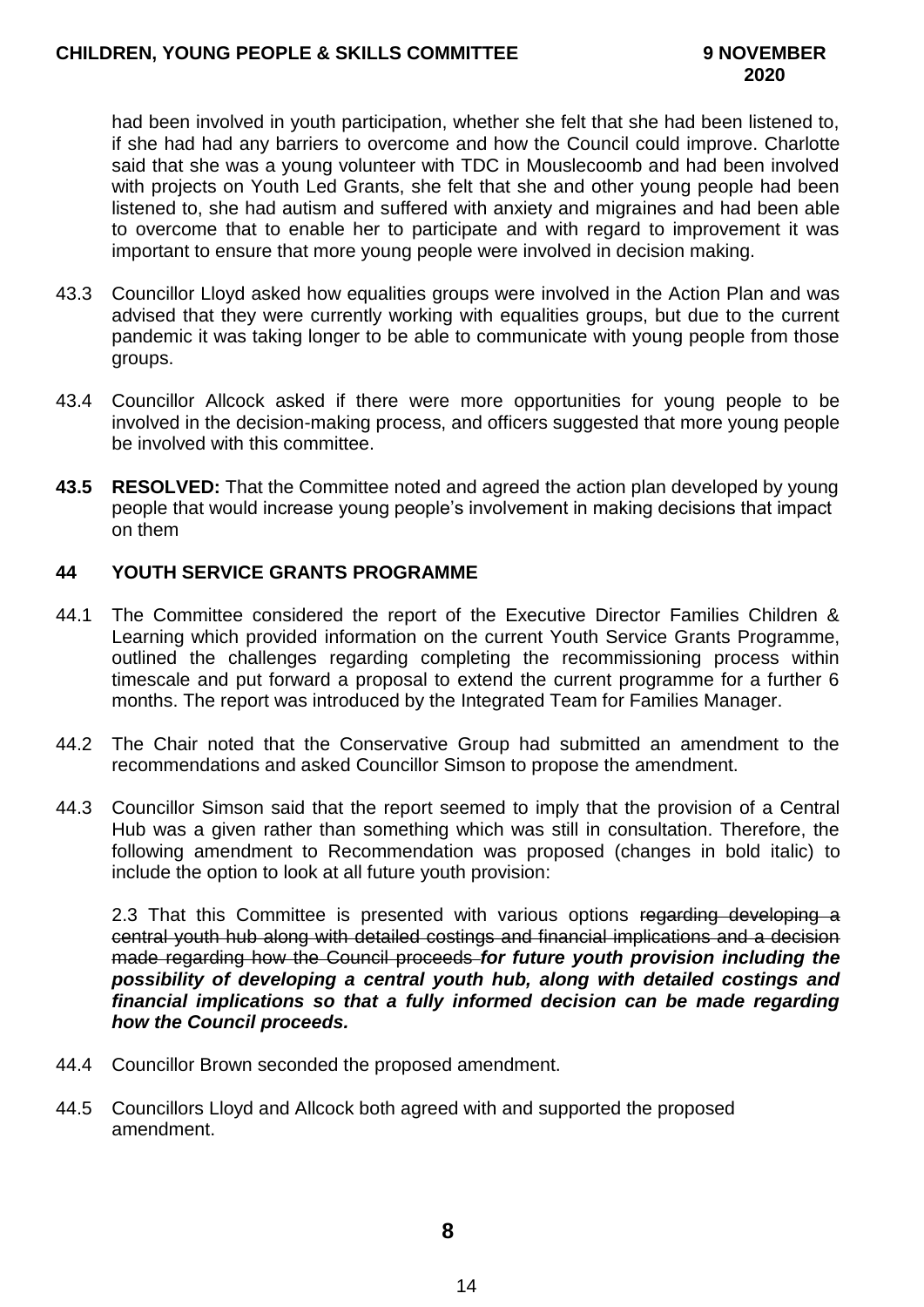- 44.6 Councillor Williams said that when the options were considered issue such as the provision of food and accommodation were included.
- 44.7 The Committee agreed the proposed amendment.
- **44.8 RESOLVED:** That the Committee
	- (i) Acknowledged the challenges in completing the recommissioning of the Youth Service Grants Programme within the required timescale.
	- (ii) Agreed with the proposal to extend the current Youth Service Grants Programme for a further 6 months (until 30th September 2021).
	- (iii) Agreed that the Committee is presented with various options for future youth provision including the possibility of developing a central youth hub, along with detailed costings and financial implications so that a fully informed decision can be made regarding how the Council proceeds.
	- (iv) Agreed that a framework for the Youth Service Grant recommissioning process is presented to this Committee in March 2021

## **45 SCHOOL OFSTED PRESENTATION**

- 45.1 The item was agreed without discussion
- **45.2 RESOLVED:** That the Committee agreed that the presentation be noted.

## **46 ANTI-RACIST SCHOOLS**

- 46.1 The Committee considered the report of the Executive Director Families Children & Schools which provided an update on the progress made since the Notice of Motion calling for more anti-racist action in schools was agreed at the meeting held in June 2020. The report was introduced by the Partnership Adviser Health & Wellbeing. Also in attendance to talk about the Brighton & Hove Educators of Colour Collective and the experiences of educators of colour in our schools were: Ms K Jordan (Patcham High School), Ms A Visvalingam (St Luke's Primary School), Ms F Sparham (Goldstone Primary), Ms L Soper (PaCC member and parent/carer of SEND child) and Ms P Knowles (Middle Street Primary School).
- 46.2 Councillor Simson said that it was important that school governors reflect the diversity of the schools and asked how the Council could promote that. Ms Jordan agreed that there should be better representation on governing bodies and that school governors should focus on preparing anti-racist strategies. Officers agreed and said that the recruitment of a more diverse governing body would be discussed at the next Governing Body Forum.
- 46.3 Councillor Nield said that the strategy was important and was pleased that it was being led by people of colour, and asked what steps were being taken to widen the consultation to bring more diverse voices in such as those who were Jewish. Officers said that the strategy was still in its early stages and an Advisory Group was being created and when in place they would look at how to include other minority groups.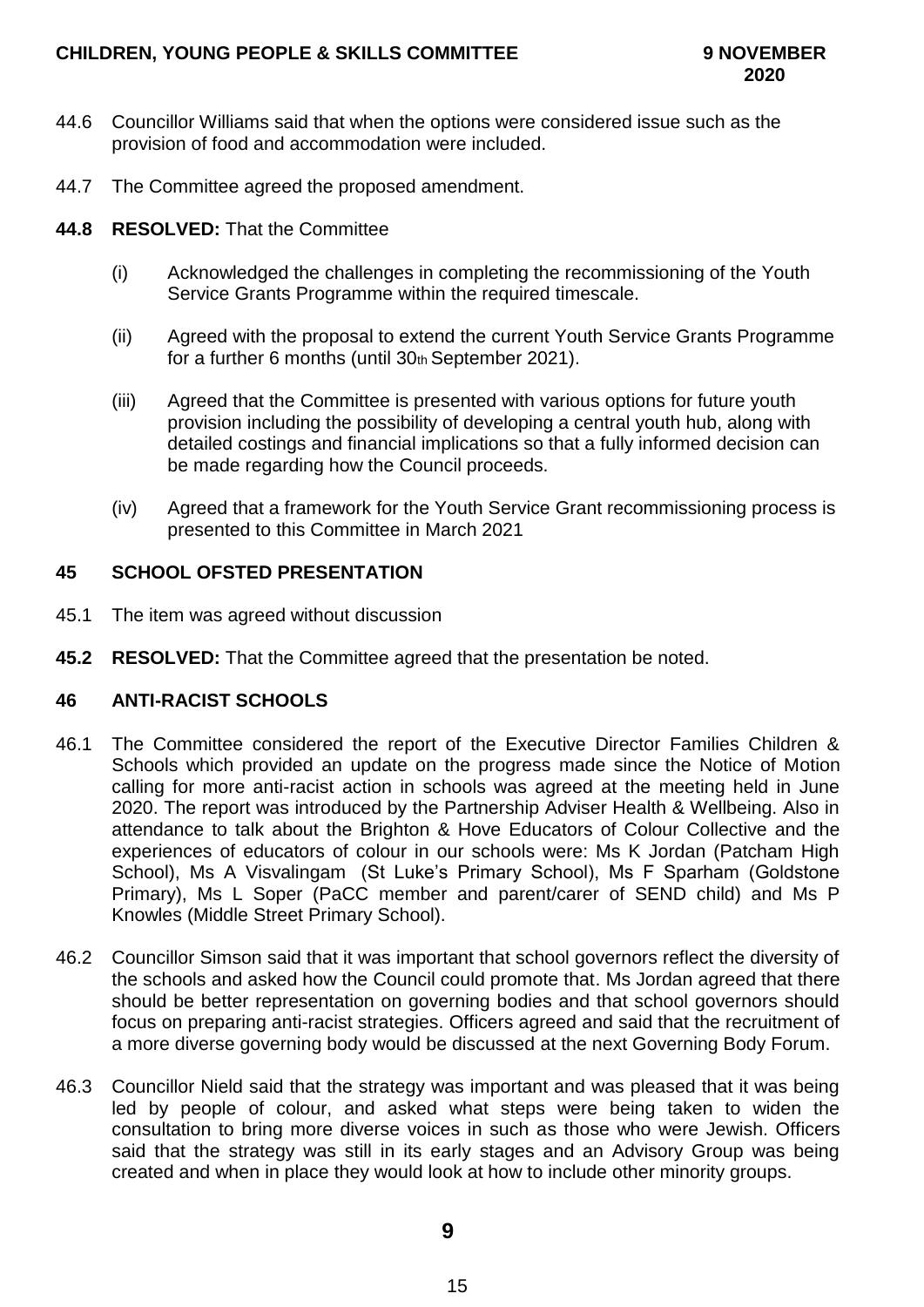- 46.4 Councillor Brown noted that nationally 17% of male teachers were from a BAME group and asked what the percentage was in schools in the City. Officers said they believed the number locally was less, but would find out the number.
- 46.5 Councillor McNair said that BAME included groups such as Travellers, Chinese etc and wanted to ensure that they were all included in the strategy. He said that it was important to teach children that they were all individuals and their voices counted.
- 46.6 Councillor Allcock welcomed the strategy and said that pupils did better when their voices were heard and hoped that the this would help social cohesion and so improve educational standards across the city.
- **46.7 RESOLVED:** That the Committee
	- (i) Support the development of a strategy for anti-racist schools, which will be developed over the next three months, supported by engagement with educational settings and community partnerships;
	- (ii) Agreed the principles of the draft strategy outlined in Appendix 1.

## **47 ADDITIONAL CONDITION FUNDING ALLOCATION**

- 47.1 The item was agreed without discussion.
- **47.2 RESOLVED:** That the Committee
	- (i) Agreed that the level of additional School Condition Allocation funding totalling £2.262 million for investment in improving the condition of school buildings be noted;
	- (ii) Recommended that this allocation be added to the council Capital Investment Programme for expenditure in 2021/22;
	- (iii) Agreed to recommend to Policy & Resources Committee that they grant delegated authority to the Assistant Director of Property & Design to procure the capital maintenance and basic need works and enter into contracts within these budgets, as required, in accordance with Contract Standing Orders in respect of the entire Education Capital Programme. With a focus upon the additional funding securing works which are, wherever possible, sustainable in their use of materials and method of delivery.

## **48 EMOTIONAL WELL-BEING AND MENTAL HEALTH SUPPORT IN SCHOOLS**

48.1 The Committee considered the report of the Executive Director Families Children & Learning which updated the Committee on emotional well-being and mental health support in Schools. The report was introduced by the Council's Principal Educational Psychologist and the Team Lead (Schools Wellbeing Service).